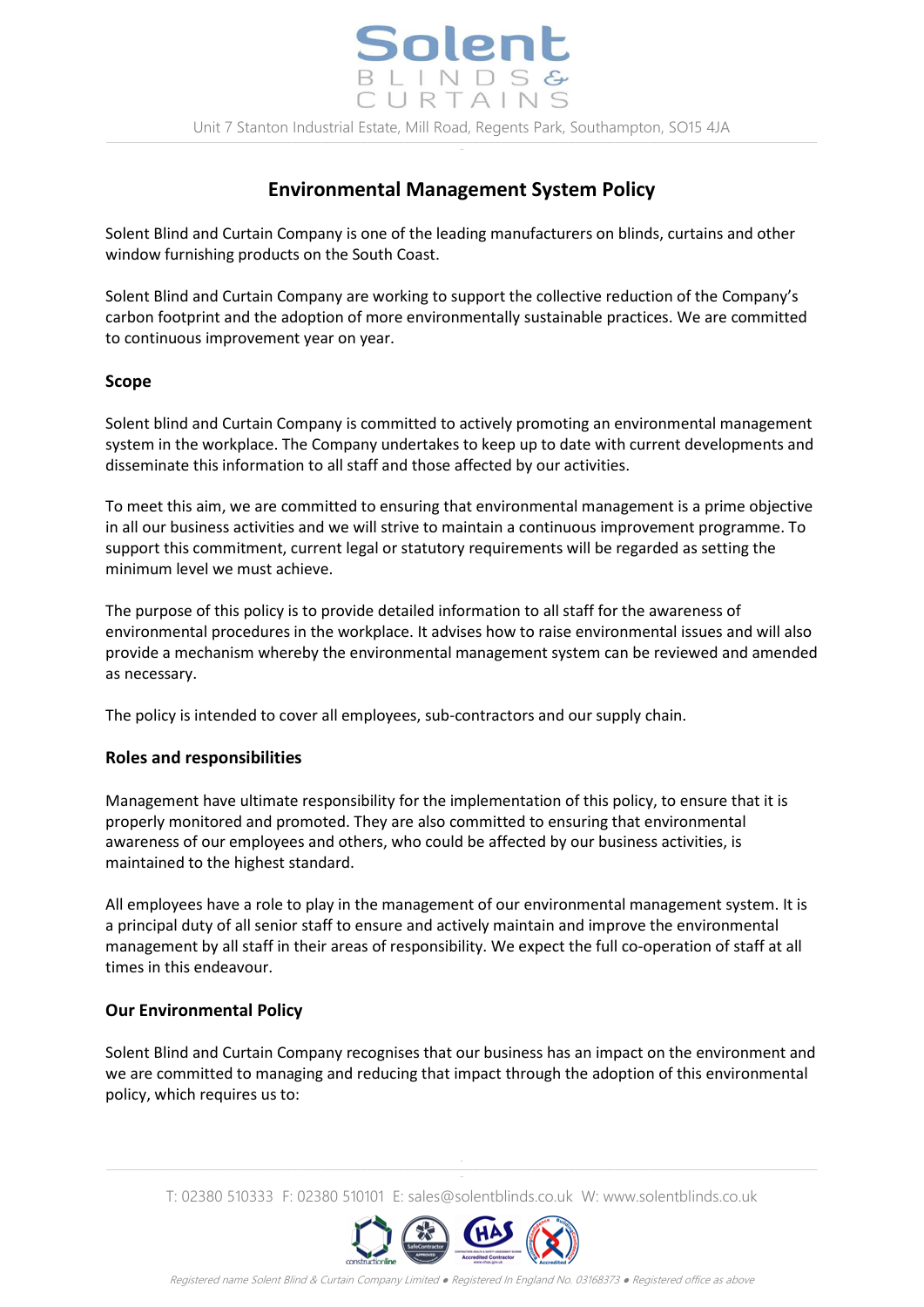Solent LINDSG URTAINS Unit 7 Stanton Industrial Estate, Mill Road, Regents Park, Southampton, SO15 4JA

- Identify and comply with all legislation, standards and codes of practice, which are relevant to our business
- Continue to improve our environmental performance through effective communication, provision of staff training and adoption of best techniques available
- Use energy and fossil fuels efficiently so as to reduce our carbon emissions
- Reduce the amount of waste generated by our activities and the percentage that is sent to landfill
- Be a respectful neighbour by minimising the impact that our activities have on local communities
- Seek to influence our clients to adopt solutions that benefit the environment
- Promote, as far as is practicable, responsible sourcing and the purchase of materials and services that through their use, sourcing and manufacture have the least harmful effect on the environment
- Minimise the need to travel, but where travel is unavoidable use modern and efficient modes of transport
- Work with our supply chain to help them improve their own environmental performance

## **Achieving our objectives**

Our objective is to have a robust environmental management system in place to implement our policy, which includes a series of targets to reduce our environmental footprint. To achieve our objective Solent Blind and Curtain Company commits to the following:

- To positively consult with all staff that they can fully participate in the identification of environmental aspects and the use of suitable control measures
- To fully review our Environmental Policy and our Environmental Management System at least annually and produce a programme aimed at progressively improving environmental standards
- To include our environmental responsibilities as an agenda at our management and employee meetings
- To provide on-going environmental training for new staff and those with environmental management system responsibilities

This policy will be communicated to all persons working for and on behalf on Solent Blind and Curtain Company.

This policy will be reviewed annually but the Company will continually endeavour to improve our practices.

Signed:

Herdall

Position: Company Secretary Date: 1 May 2017 This revision dated: February 2017

T: 02380 510333 F: 02380 510101 E: sales@solentblinds.co.uk W: www.solentblinds.co.uk